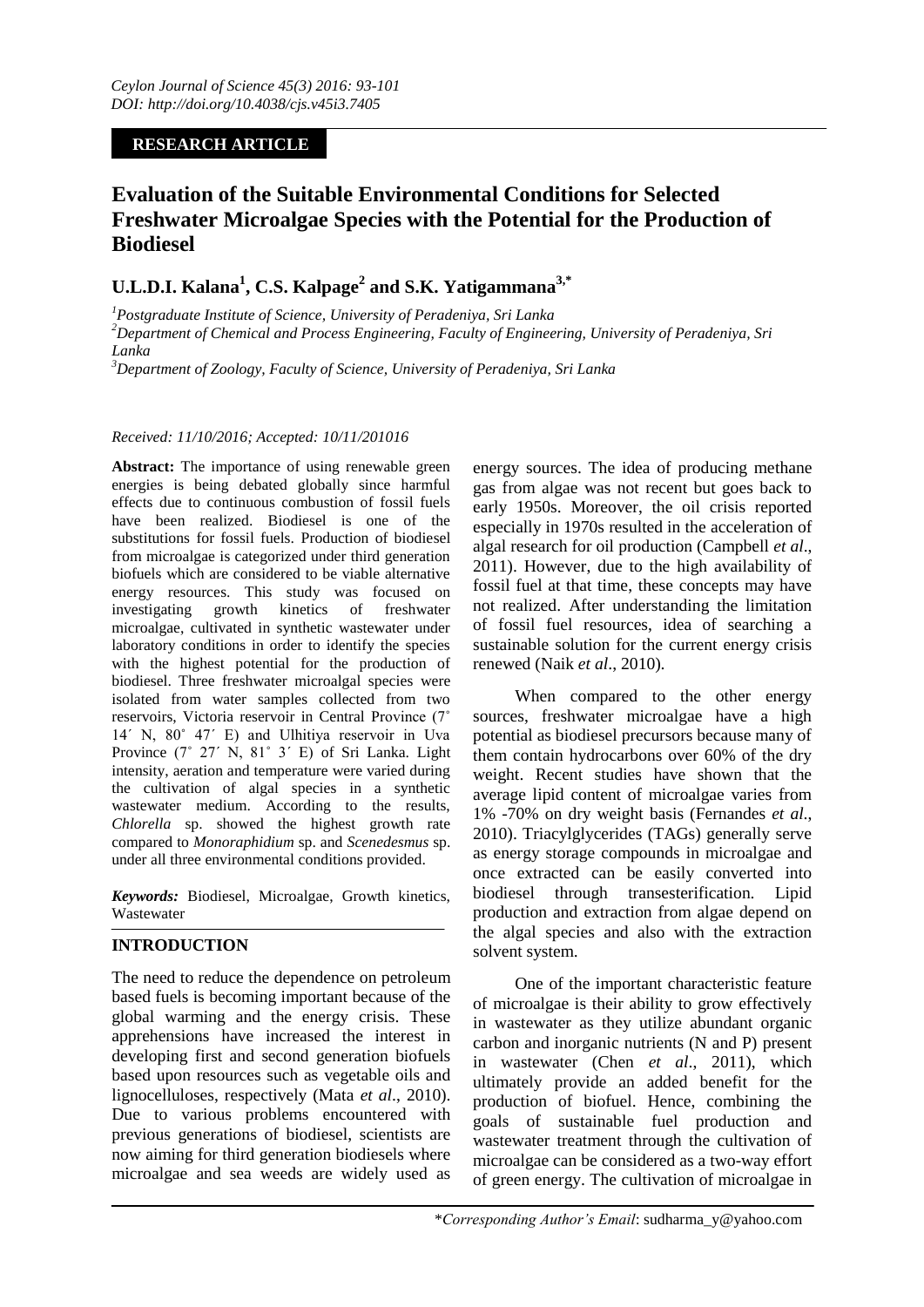wastewater offers a far more attractive proposition from an environmental point of view, specifically for industrialized and developing countries.

Therefore, our study aimed to evaluate the most suitable environmental conditions for the cultivation of three selected microalgal species isolated from Sri Lankan reservoirs. The selected algal species were cultivated under various conditions of temperature, light intensity and aeration. The results obtained were matched with the Michaelis-Menten kinetic model.

# **MATERIALS AND METHODS**

### **Sample collection**

Algal samples were collected from two selected reservoirs in Sri Lanka, Victoria reservoir in the Central Province (7˚ 14ˊ N, 80˚ 47ˊ E) and Ulhitiya reservoir in the Uva Province (7˚ 27ˊ N, 81˚ 3ˊ E) during the months of July and August, 2014. A plankton net with the mesh size of 34µm was used for the sampling.

On site measurements were also taken for temperature and conductivity during the time of sample collection. The collected water samples containing algae were preserved in a cool pack (~4ºC) and taken to the Environmental Research laboratory at the Department of Zoology, University of Peradeniya with maximum delay of 24 hrs.

#### **Cultivation of algae**

For the cultivation of microalgae, a synthetic wastewater medium was prepared using the method outlined by Zhu *et al*. (2013) (Table 1).

#### **Plate culturing**

From the prepared culture medium (synthetic waste water), 200 ml was taken and 2.00 g of agar was added. Then the medium and other glassware were autoclaved under the pressure of 1.5 atm, and temperature  $(121^{\circ}$ C), for about 15-20 minutes. The autoclaved medium was transferred to culture plates under a laminar flow. A dilution series was prepared  $(10^{-1}$  to  $10^{-3})$  by using algae containing water samples obtained from the two reservoirs. An aliquot of 100 µL from each dilution factor was transferred on to the solidified culture medium. The water sample was spread with the help of a sterilized glass spreader. The culture plates were sealed with parafilm and allowed to incubate under ambient temperature and light intensities for 4-10 days.

# **Cultivation of Microalgae**

For the cultivation of microalgae, each algal colony established (after ~10 days) on culture plates was transferred into 100 ml of growth medium (synthetic waste water) using a sterilized loop. All the algal inoculants were kept for 10-14 days under natural conditions.

**Table 1:** Chemical composition of synthetic wastewater (Source: Zhu *et al*., 2013).

| <b>Chemicals</b>                     | <b>Concentration</b><br>$(mgL-1)$ |
|--------------------------------------|-----------------------------------|
| Glucose                              | 120                               |
| Peptone                              | 90                                |
| KNO <sub>3</sub>                     | 96                                |
| $KH_2PO_4$                           | 17                                |
| MgSO <sub>4</sub> .7H <sub>2</sub> O | 24                                |
| $MnSO4$ . 5H <sub>2</sub> O          | 2.16                              |
| FeCl <sub>3</sub> . $6H_2O$          | 0.12                              |
| $CaCl2$ . $2H2O$                     | 2.4                               |
| NaHCO <sub>3</sub>                   | 300                               |
| Yeast extract                        | 12                                |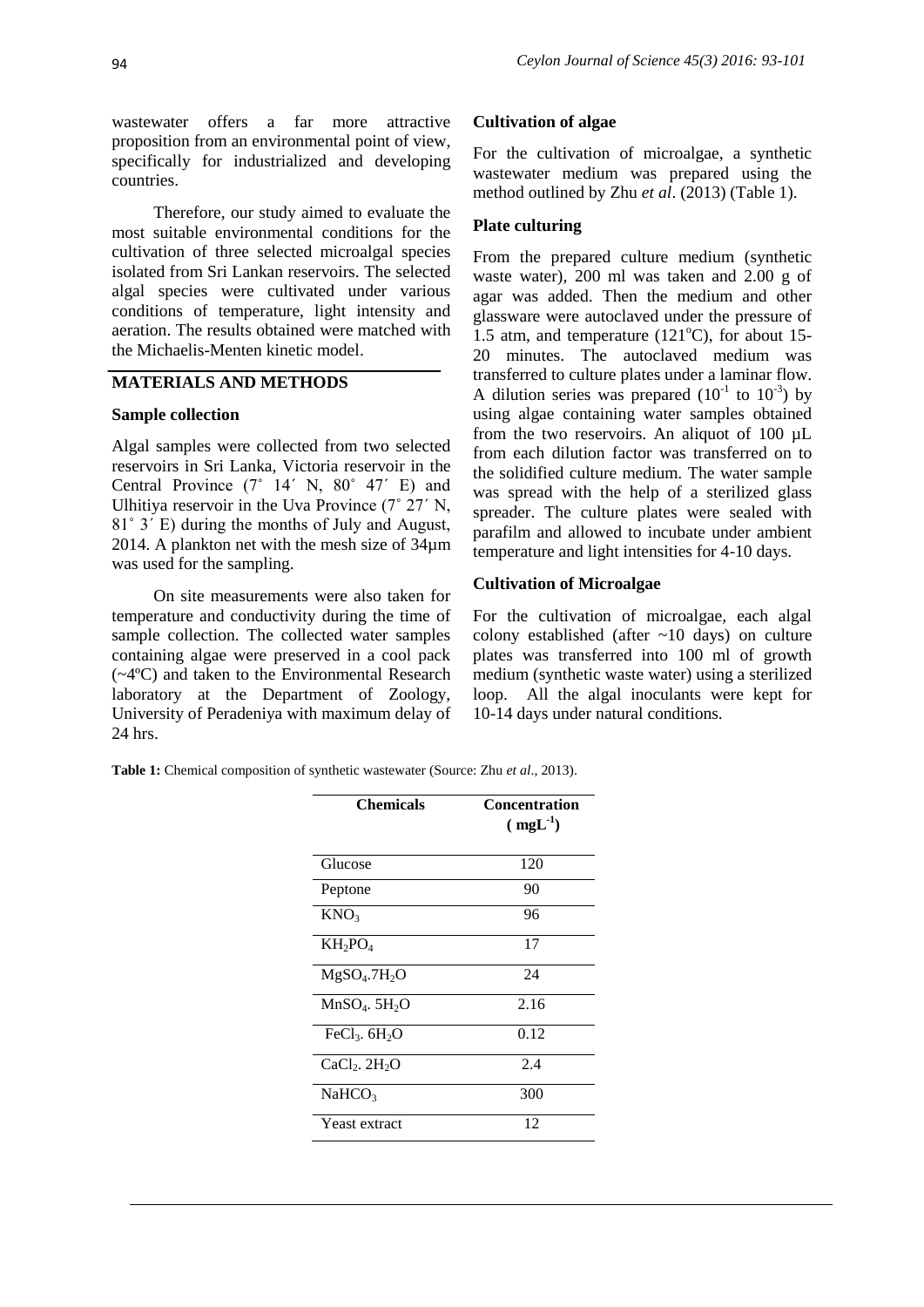After the incubation period, three axenic cultures were obtained: *Chlorella* sp. and *Monoraphidiam* sp. from Victoria reservoir and *Scenedesmus* sp. from Ulhitiya reservoir. The three algal species were cultivated in containers (10L in capacity) using the prepared synthetic wastewater as the medium. Three weeks prior to the kinetic study, 10 ml from each algal inoculum was transferred into 250 ml conical flasks containing synthetic wastewater culture medium in order to obtain well grown and healthy algal cells.

# **Kinetic study**

#### *Inoculation*

Cultivation of microalgal species for the kinetic study was carried out in 750 ml conical flasks. At the beginning, 5 ml of algal inoculum was added to each container. The remaining was filled with 295 ml of liquid culture medium to make the total volume of 300 ml. Different light intensities, aeration levels and temperatures were used (Table 2).

## *Growth variables*

Fluorescent bulbs (Orange Electronic, Day light, Sri Lanka) with different intensities were used to provide necessary light intensities. Ambient/aquarium air pumps (EJET aquarium pump, 168) were used to provide aeration in different rates and the temperatures were varied with the use of thermostatic water baths (YCW – 01, Gemmy Industrial Corp, Taiwan). The cultivation setup, allowed the major growth variables to be controlled and maintained at constant levels. Control samples were also used.

# *Monitoring of algal culture*

Sample collection was done once in 5 days after introducing the algae into the medium, for a

period of 20 days. Daily monitoring of temperature (T), light intensity (L) with the use of lux meter (EXTECH, wide range light meter) and aeration (AE) was done to ensure the maintenance of growth conditions throughout the experimental period

# *Counting of algal cells*

A research microscope (Carl Zeiss, GmbH, Konigsallee, 9-21, Germany) was used for the observation and counting of algal cells. A sedgewick rafter cell (PYSER – SGI Limited, United Kingdom) was used to count the number of cells.

### **Kinetic model**

A kinetic model was developed using the cell counts and optical density of algae. The maximum growth rate was calculated by using regression of cell counts *versus* time. The Equation (1) shows the relationship between cell count (x), growth rate  $(\mu)$ , and time (t). The Equation (2), which is known as the Michaelis-Menten Equation/Monod Model, shows the relationship between specific growth rate (μ), maximum growth rate  $(\mu_{max})$ , value of nonlimiting physical parameter (S), and half saturation constant  $(K_m)$ .

$$
\mu = dx/dt \tag{1}
$$

$$
\mu = \mu_{\text{max}} (S/K_m + S) \tag{2}
$$

# **RESULTS AND DISCUSSION**

The overall results of the experiment revealed different growth rates by algal species under different environmental conditions.

| <b>Table 2:</b> Growth variables provided for algal cultures. |  |  |  |
|---------------------------------------------------------------|--|--|--|
|                                                               |  |  |  |

| <b>Variables</b> | <b>Light intensity</b><br><b>Aeration</b><br>(cm <sup>3</sup> /min)<br>Klux |                             | Temperature <sup>o</sup> C |  |
|------------------|-----------------------------------------------------------------------------|-----------------------------|----------------------------|--|
|                  | 0.71                                                                        | $\mathcal{D}_{\mathcal{A}}$ | 30                         |  |
|                  | 1.77                                                                        |                             | 35                         |  |
|                  | 3.92                                                                        | 8                           | 40                         |  |
| Control          | 0.35                                                                        |                             | 27                         |  |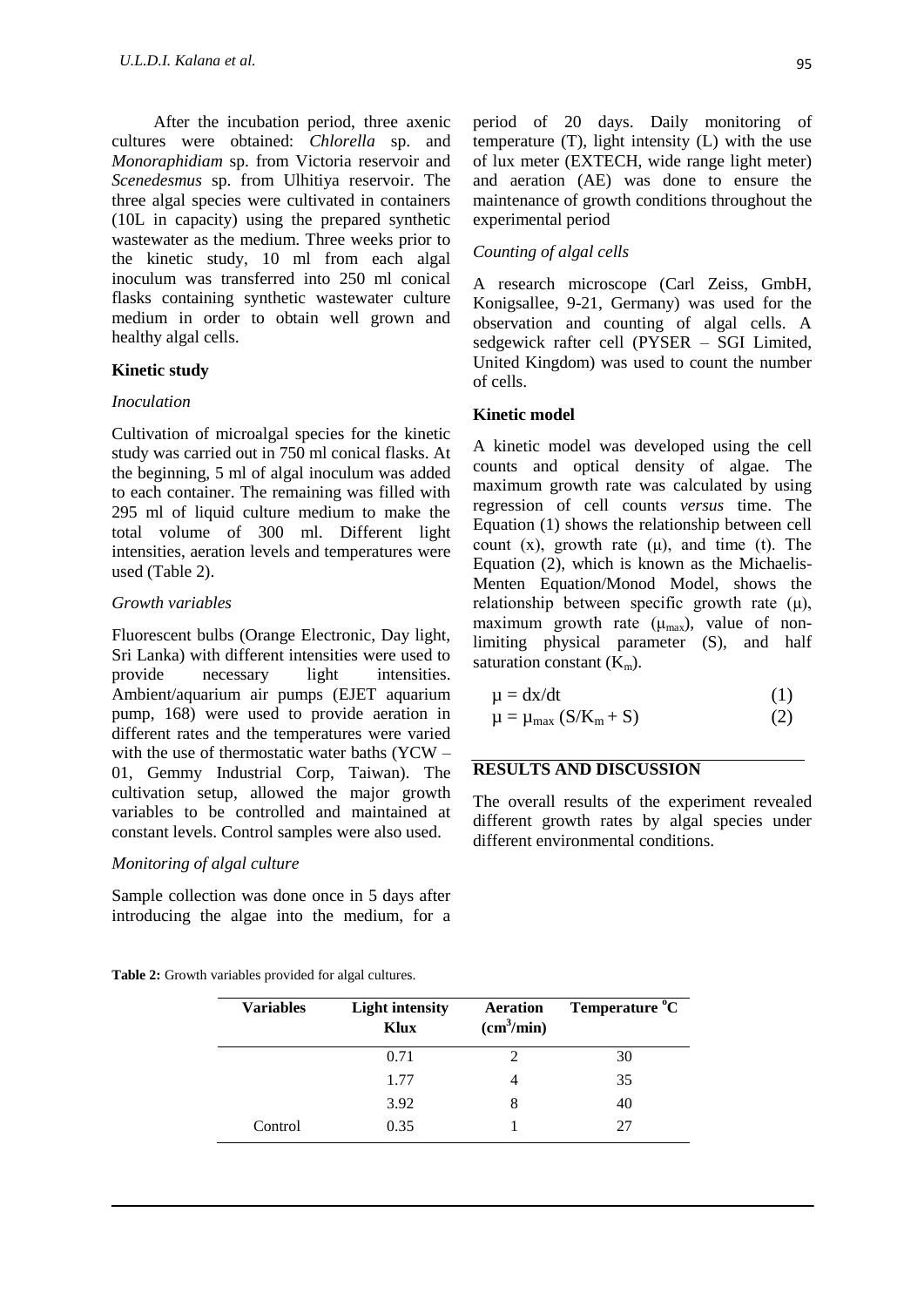# *Growth kinetics of algae with light intensity*

All three algal species used for the experiment showed their maximum growth rates at the light intensity of 3.92 Klux. However, the increase of light intensity decreased the growth rates of *Monoraphidium* sp. and *Scenedesmus* sp. with time. Conversely, at the intensities of 1.77 and 3.92 Klux, *Chlorella* sp. showed the highest growth, where *Monoraphidium* sp. had the lowest growth (Figure 1a). Interestingly, *Chlorella* sp. showed the highest growth rates at all three light intensities. Even though initially all three algal species showed their maximum growth rates at the light intensity of 3.92 Klux, a rapid decline of growth rates were observed after five days of incubation This observation can be related to photo-oxidation process. The photooxidation takes place when cells are exposed to high light intensity in the presence of high oxygen concentration. As the cultivation process has taken place in a closed system, during the photosynthetic process the containers may get saturated with oxygen. As a result the photooxidative effect could promote the photooxidative death of microalgae.

## *Growth kinetics of algae with aeration*

*Chlorella* sp. showed the highest growth rate at the aeration rate of  $4 \text{ cm}^3 \text{ min}^{-1}$  and the lowest at 8 cm<sup>3</sup> min-1 . *Monoraphidium* sp. showed the highest growth rate at 8  $\text{cm}^3$  min<sup>-1</sup>. Further, the growth rate of *Monoraphidium* sp. was also increased with the increase of aeration rate. However, *Scenedesmus* sp. showed the highest growth rate at 2  $\text{cm}^3$  min<sup>-1</sup> and the growth rate was slightly decreased when the aeration rate was increased (Figure 1b).

The main purpose of aeration is to supply the  $CO<sub>2</sub>$  and to maintain a homogenized culture medium. When  $CO<sub>2</sub>$  amount increases, pH can be reduced in the presence of water, due to the formation of carbonic acid. Therefore, the reduction of growth rate of *Scenedesmus* sp. could be related to the presence of carbonic acid. The situation may be related to the high sensitivity of *Scenedesmus* sp. to pH than the

other two species. However, as the interpretation of results are based on the microcosm experiments, the macrocosm results could be different as the media is exposed to the natural environment and therefore other environmental factors could have more effect on the growth of the algae.

### *Growth kinetics of algae with temperature*

At 30  $\degree$ C, the highest growth rate is shown by *Scenedesmus* sp., where *Monoraphidium* sp. showed the lowest. *Chlorella* sp. showed the highest growth rate at 35 °C. All three algal species demonstrated an overall negative growth at 40 °C. Nevertheless, a rapid growth rate was observed within the first five days and with time it decreased and this observation was common to all three species (Figure 1c).

Temperature is one of the important environmental variables that directly affect the algal growth. Temperature influences the physiological processes of organisms, including influences in cellular chemical composition, the uptake of nutrients,  $CO<sub>2</sub>$  fixation in photosynthetic organisms, and the growth rates. Generally optimal growth temperatures for most of the algae are in the range of  $5^{\circ}$ C – 40  $^{\circ}$ C. Conversely, at temperatures over 38 °C, the growth inhibits the production of substances such as oleic acid (mono unsaturated omega – 9 fatty acid) (Herman, 1991). In addition, under heat stress condition or with heat shock, the algal protein contents will be decreased and produce abscisic acid (ABA), which is a stress hormone. Production of stress hormones in algae is a key factor in controlling own-stream responses such as growth and gene expressions (Cassidy, 2011). Therefore, it is obvious that the negative growth rates shown by algal species may be due to the stress hormone produced at 40 °C. According to Powell (2008), at 36 °C, there is a 30% increase of chemical composition in algae that helps to improve the growth of the species. Interestingly, when conferring the results of this study, two algal species (*Chlorella* sp. and *Monoraphidium*  sp.) have demonstrated their highest growth rates at 35 °C.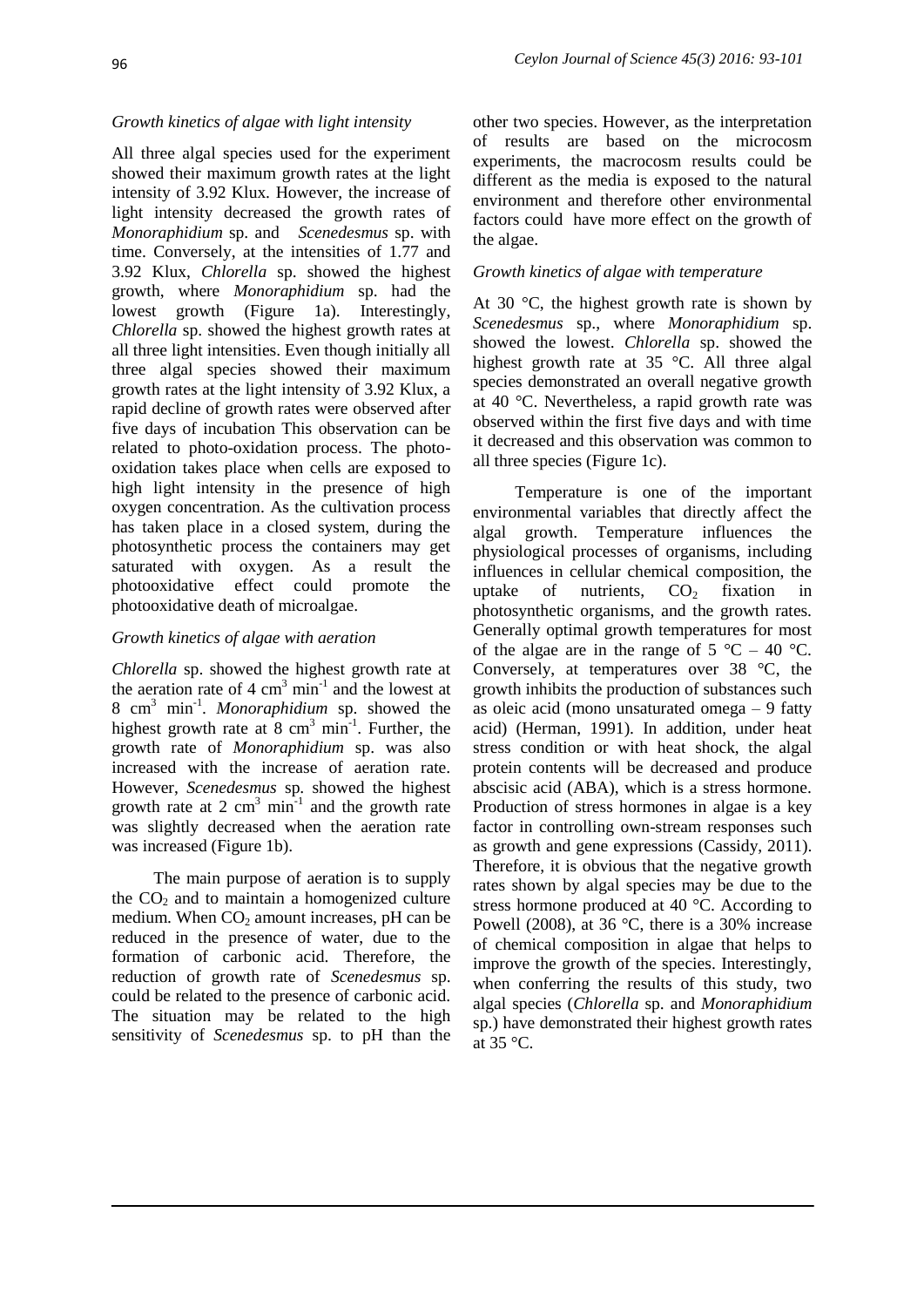

**Figure 1:** Maximum growth rates of algae species at different a) Light intensities; b) Aeration rates and c) Temperatures.



**Figure 2:** Michaelis-Menten plots for three algal species at different light intensities.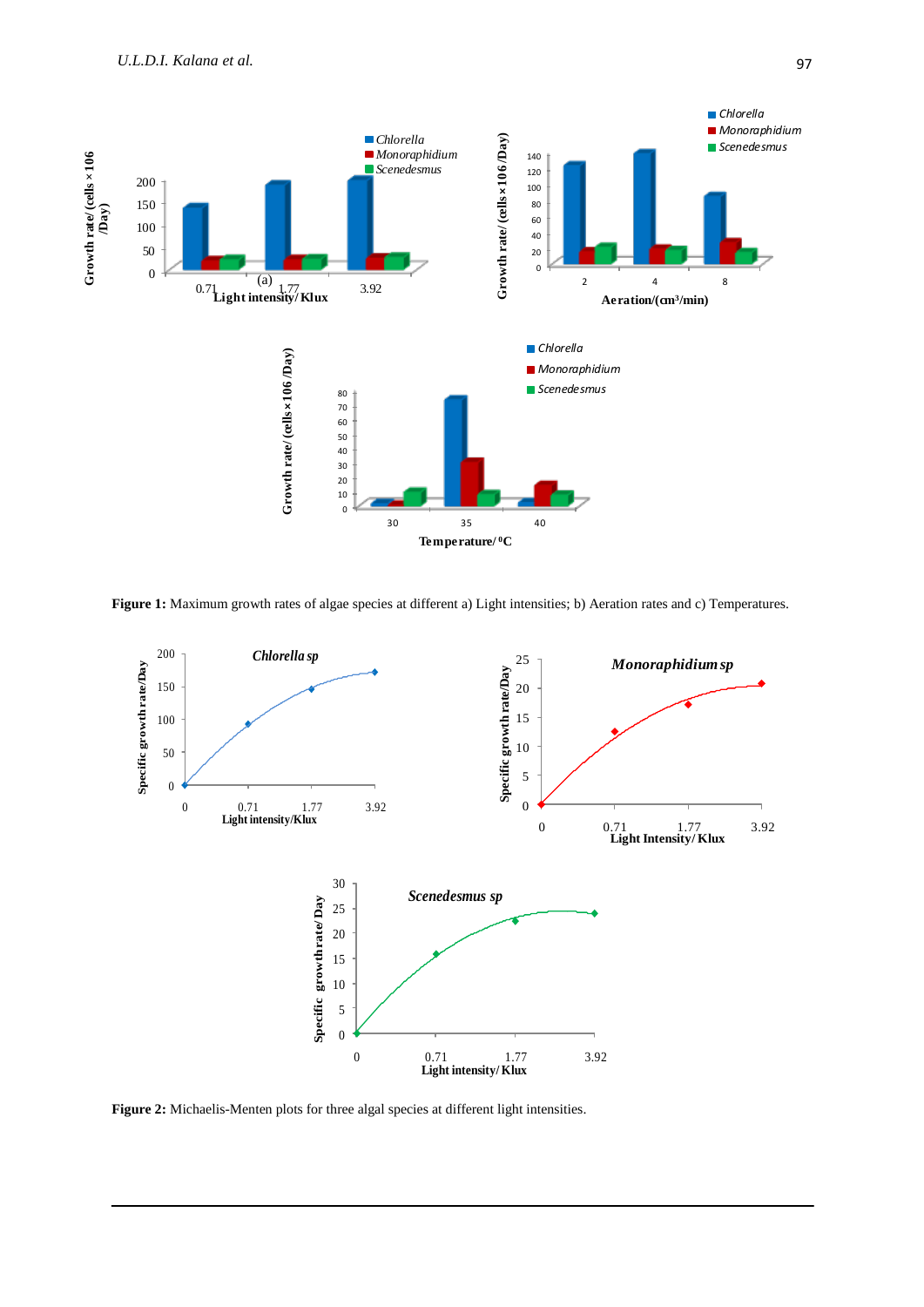

**Figure 3**: Michaelis-Menten plots for three algal species at different aeration rates.



**Figure 4:** Michaelis-Menten plots for study algal species at different temperatures.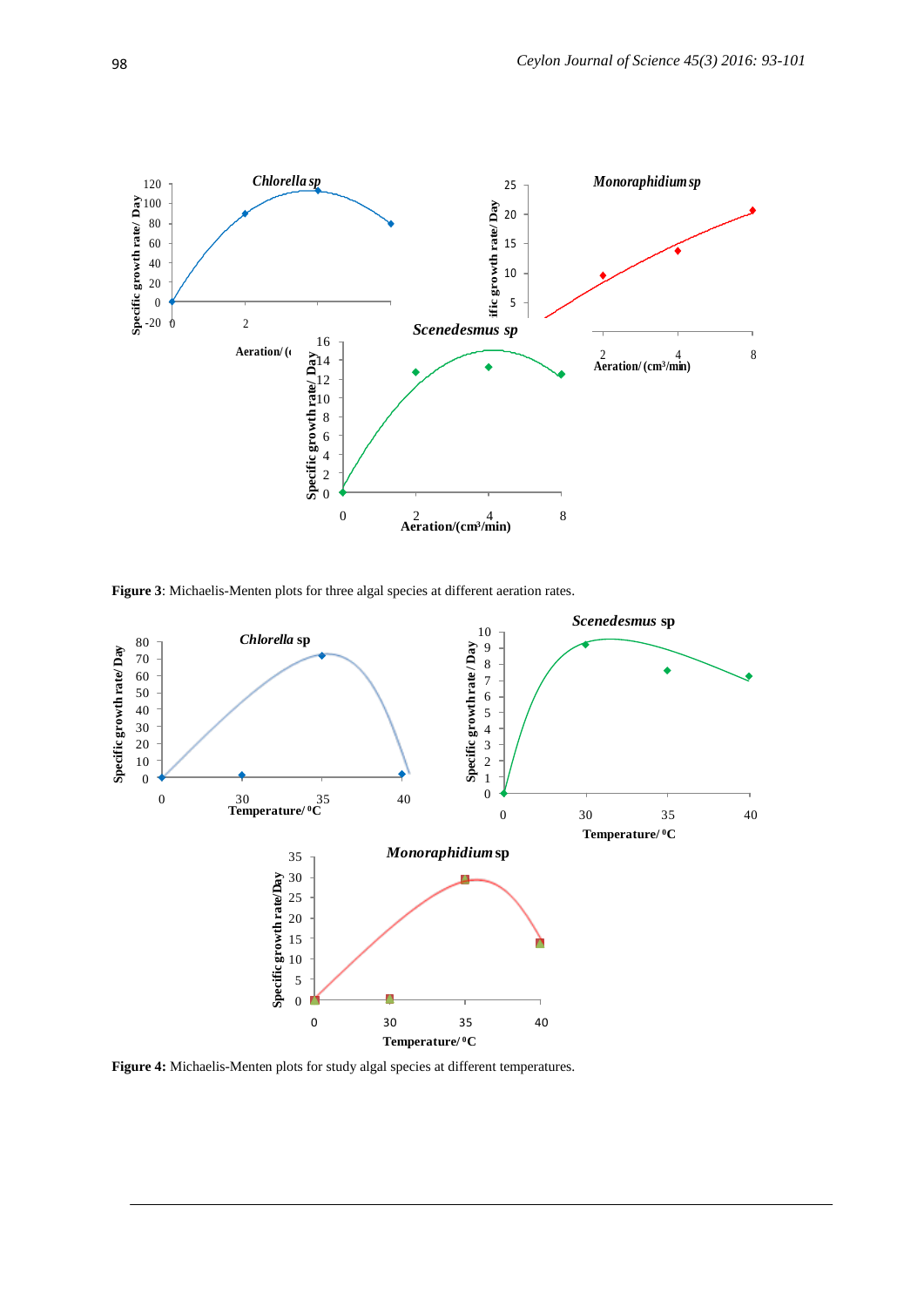|                    | <b>Maximum</b> growth rate<br>(Cells $\times$ 10 <sup>6</sup> /Day) |        | <b>Maximum</b>                                         | Non-limiting physical parameters $(S)$ |                                     |                                   |
|--------------------|---------------------------------------------------------------------|--------|--------------------------------------------------------|----------------------------------------|-------------------------------------|-----------------------------------|
| <b>Species</b>     |                                                                     |        | <b>Specific</b><br>growth rate<br>$(\mu_{max})$ / Day) | Light<br>intensity/<br>Klux            | Aeration/<br>(cm <sup>3</sup> /min) | <b>Temperature</b><br>$\prime$ °C |
|                    | Light intensity                                                     | 192.87 | 173.40                                                 | 3.92                                   |                                     |                                   |
| <b>Chlorella</b>   | Aeration                                                            | 137.03 | 113.22                                                 |                                        | 4                                   |                                   |
|                    | Temperature                                                         | 71.76  | 37.37                                                  |                                        |                                     | 35                                |
| Monoraphidium      | Light intensity                                                     | 24.28  | 20.83                                                  | 3.92                                   |                                     |                                   |
|                    | Aeration                                                            | 26.34  | 20.70                                                  |                                        | 8                                   |                                   |
|                    | Temperature                                                         | 29.46  | 15.16                                                  |                                        |                                     | 35                                |
| <b>Scenedesmus</b> | Light intensity                                                     | 25.88  | 24.08                                                  | 3.92                                   |                                     |                                   |
|                    | Aeration                                                            | 20.58  | 13.36                                                  |                                        | $\mathfrak{D}$                      |                                   |
|                    | Temperature                                                         | 9.21   | 4.81                                                   |                                        |                                     | 30                                |

**Table 3:** Optimum growth conditions for the maximum growth rate of three algal species under laboratory conditions.

#### *Specific growth rates of algae species*

Specific growth rates were estimated using Equation (2). The calculated specific growth rate values were used to construct a kinetic model for each algal species at different growth conditions (Figures 2 to 4). The constructed models were fitted with the Michaelis-Menten plot.

 The maximum and specific growth rates of the three algal species and their optimum growth conditions are given in Table 3.

#### **CONCLUSION**

This experiment illustrates the ability of microalgae to adapt and survive under different environmental conditions. Among the three algal species used in the experiment, *Chlorella* sp. showed the highest tolerance and growth rate under different environmental conditions created by altering the light intensity, aeration and temperature. As *Chlorella* sp. is known to contain the highest amount of lipid among the three species, the present results further enhances its potential as a renewable and sustainable feedstock for the production of biofuel.

#### **REFERENCES**

- Abdel-Raouf, N., Al-Homaidan, A.A. and Ibraheem, I.B.M. (2012). Review: Microalgae and wastewater treatment. *Saudi Journal of Biological Sciences.* **19**: 257-275.
- Bacsi, I., Novak, Z., Janoszky, M., B-Beres, V., Grigorszky, I. and Nagy, S. A. (2014). The

sensitivity of two Monoraphidium species to zinc their possible future role in bioremediation. *International Journal of Environmental Science Technology.* **12** (8): 2455-2466.

- Balat, M. and Balat, H. (2008). A critical review of bio-diesel as a vehicular fuel. *Energy Conversion and Management.* **49**: 2727-2741.
- Brennan, L. and Owende, P. (2009). Biofuels from microalgae, A review of technologies for production, processing, and extractions of biofuels and co-products. *Renewable and Sustainable Energy Reviews*: 805-826.
- Brooker, B.D. (2011). Investigation of microalgae growth kinetics using coal - fired flue gas as a carbon source. M.sc. thesis, California Polytechnic State University, USA.
- Campbel, P.K., Beer, T. and Batten, D. (2011). Life cycle assessment of biodiesel production from microalgae in ponds. *Bioresource Technology.* **102**: 50-56.
- Cassidy, K.O. (2011). Evaluating Algal growth at different temperatures. M.sc. Thesis, University of Kentucky, Lexington, USA.
- Chen, C.Y., Yeh, K.L., Aisyah, R., Lee, D.J. and Chang, J.S. (2011). Cultivation, photobioreactor design and harvesting of microalgae for biodiesel production: A critical review. *Bioresource Technology.* **102**: 71-81.
- Chisti, Y. (2007). Research review paper Biodiesel from microalgae. *Biotechnology Advances* **25**: 294-306.
- Christenson, L. and Sims, R. (2011). Production and harvesting of microalgae for wastewater treatment, biofuels, and bioproducts. *Biotechnology Advances.* **29**: 686-702.
- Converti, A., Casazza, A.A., Ortiz, E.Y., Perego, P. and Borghi, M.D. (2009). Effect of temperature and nitrogen concentration on the growth and lipid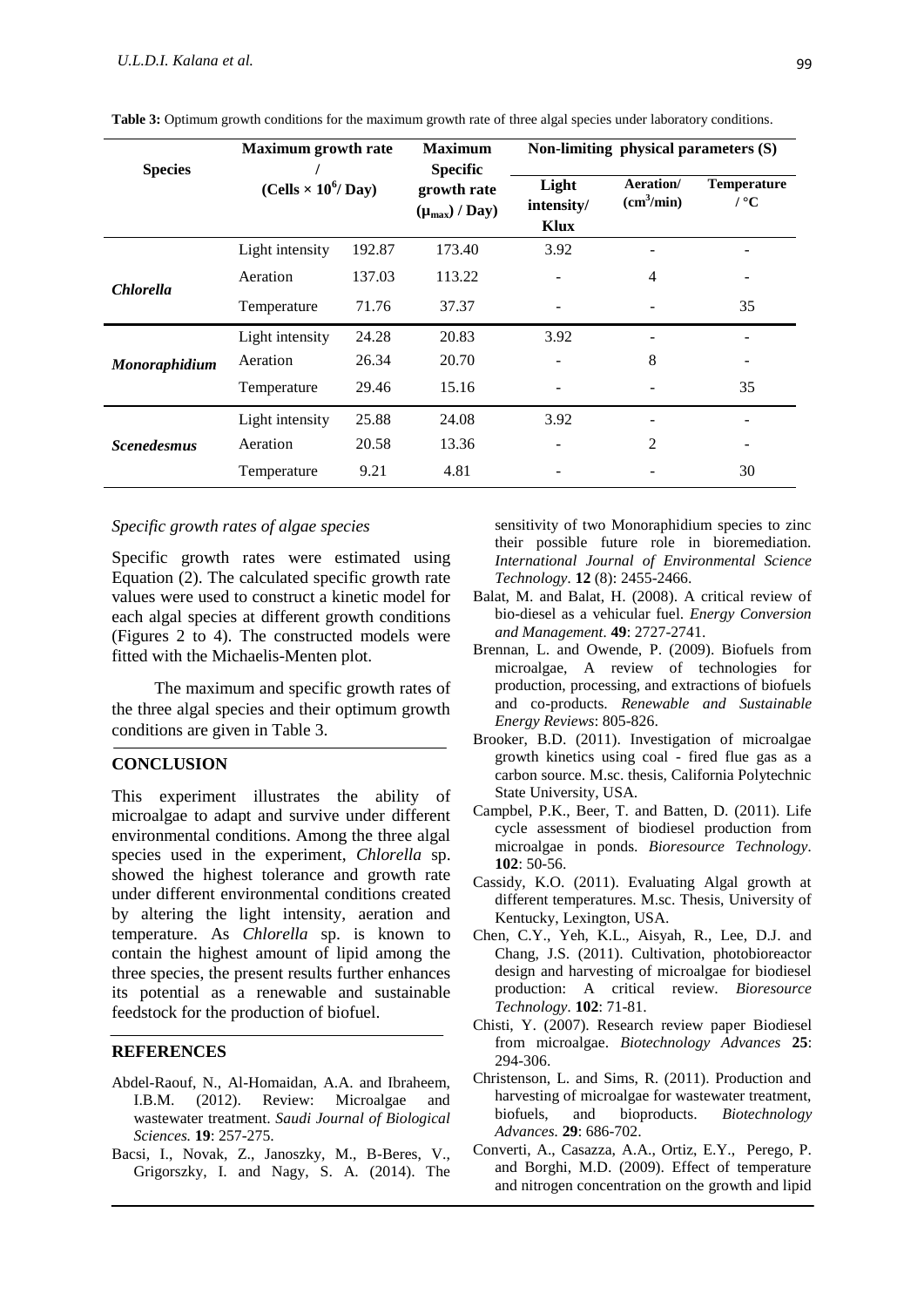content of *Nannochloropsis oculata* and *Chlorella vulgaris* for biodiesel production. *Chemical Engineering and Processing: Process Intensification.* **48**:1146-1151.

- Da Rós, P.C.M., Silva, C.S.P., Silva-Stenico, M.E., Fiore, M.F. and De Castroa, H.F. (2012). *Microcystis aeruginosa* lipids as feedstock for biodiesel synthesis by enzymatic route. *Journal of Molecular Catalysis B: Enzymatic.* **84**: 177-182.
- Dragone, G., Fernandes, B., Vicente, A.A. and Teixeira, J.A. (2010). Third generation biofuels from microalgae. *Technology and Education Topics in Applied Microbiology and Microbial Biotechnology*.1335-1366.
- Elliott, D.C., Hart, T.R., Schmidt, A.J., Neuenschwander, G.G., Rotness, L.J., Olarte, M.V., Zacher, A.H., Albrecht, K.O., Hallen, R.T. and Holladay, J.E. (2013). Process development for hydrothermal liquefaction of algae feedstocks in a continuous-flow reactor. *Algal Research.* **2**: 445-454.
- Elumalai, S., Santhose, I, and Sundaram, D. (2013). Growth kinetics of the algae *Scenedesmus* sp., and *Chlorella* sp. and its nanoparticle synthesis, collected from southern coasts of Chennai, India. *Journal of Microbiology and Biotechnology Research.* **3**(5): 12-17.
- Espinosa, R.P., López, J.G. and Manzanera, M. (2011). *Bioresources for Third-Generation Biofuels*. In Tech press. (Spain), Chapter **6:** 116- 140.
- Fernandes, D.G.B., Vicente, A.A, and Teixeira, J.A. (2010). Third generation biofuels from microalgae. *Technology and education topics in applied microbiology and microbial biotechnology*. 1355-1366.
- Gerpen, J.V., Shanks, B. and Pruszko, R. (2004). *Biodiesel Production Technology.* National Renewable Energy Laboratory, Colorado.
- Govindarajan, L., Senthilkumar, R, Raut, N and Fadhil, B.H.B. (2010). Kinetic Study of Algae Biomass Grown in Natural Medium Using Spectroscopic Analysis. *Journal of Algal Biomass Utilization.* **1**(2): 1-11.
- Herman, R.P. (1991). *Lipid production from algae grown saline water using low intensity culture techniques*; Department of Biology New Mexico State University New Mexico 11-20.
- Jalalizadeh., M. (2012). Development of an Integrated Process Model for Algae Growth in a Photobioreactor. Graduate. thesis, University of South Florida, South Florida,USA.
- John, B.R. (2008). *Oppotunities and challenges in algae biofuel production.* National Renewable Energy Laboratory*,* Colorado.
- Krishna, A.R., Dev, L. and Thankamani, V. (2012). Review Article An integrated process for Industrial effluent treatment and Biodiesel production using Microalgae. *Research in Biotechnology.* **3**(1): 47-60.
- Lee, J.H., Lee, J.S., Shin, C.S., Park, S.C. and Kim S. W. (2000). Effects of NO and  $SO<sub>2</sub>$  on growth of highly-CO<sub>2</sub>-tolerant microalgae. *Journal of Microbiology and Biotechnology.* **10**(3): 338-343.
- Mata, T.M., Nidia, A.N.A.M. and Caetano, S. (2010). Microalgae for biodiesel production and other applications: A review. *Renewable and Sustainable Energy Reviews.* **14:** 217-232.
- Mayo, A.W. (1997). Effects of temperature and pH on the kinetic growth of unialga *Chlorella vulgaris* cultures containing bacteria. *Water Environment Research.* **69**(1): 64-72.
- Mostafa, S.S., Shalaby, M.A. and Mahmoud, G.I. (2012). Cultivating Microalgae in Domestic Wastewater for Biodiesel Production. *Not. Sci.Biol.* **4**(1): 56-65.
- Naik, S.N., Goud, V.V, Rout, P.K. and Dalai, A.K. (2010). Production of first and second generation biofuels: A comprehensive review. *Renewable and Sustainable Energy Reviews.* **14:** 578-597.
- Nigam, S., Rai, M.P, and Sharma, R. (2011). Effect of Nitrogen on Growth and Lipid Content of *Chlorella pyrenoidosa*. *American Journal of Biochemistry and Biotechnology.* **7** (3): 124-129.
- Park, J.B.K., Craggs, R.J. and Shilton, A.N. (2010). Wastewater treatment high rate algal ponds for biofuel production. *Bioresource Technology.* **102:** 35-42.
- Pittman, J.K., Dean, A.P. and Osundeko, O. (2011). The potential of sustainable algal biofuel production using wastewater resources. *Bioresource Technology.* **102:** 17-25.
- Ruiz-Marin, A., Leopoldo, G., Espinosa, M. and Stephenson, T. (2010). Growth and nutrient removal in free and immobilized green algae in batch and semi-continuous cultures treating real wastewater. *Bioresource Technology.* **101:** 58-64.
- Sakthivel, R., Elumalai, S. and Arif, M.M. (2011). Microalgae lipid research, past, present: A critical review for biodiesel production, in the future. *Journal of Experimental Sciences.* **2**(10): 29-49.
- Scott, S. A., Davey, M.P., John S.D., Horst, I., Howe, C.J., Smith, D.J.L., and Smith, A.G. (2010). Biodiesel from algae: challenges and prospects. *Current Opinion in Biotechnology.* **21:** 277-286.
- Shalaby, E.A. and Stoytcheva, D.M. (2011). *Algal Biomass and Biodiesel Production*, 09<sup>th</sup> edn. In Tech.
- Sharma, K.K., Schuhmann, H. and Schenk, P.M. (2012). High Lipid Induction in Microalgae for Biodiesel Production. *Energies.* **5:**1532-1553.
- Sheehan, J., Dunahay, T., Benemann, J. and Roessler, P. (1998). *A Look Back at the U.S. Department of Energy's Aquatic Species Program-Biodiesel from Algae*; national laboratory of the U.S. Department of EnergyOperated by Midwest Research Institute, Colorado.
- Sims, R., Taylor, M., Saddler, J. and Marbee, W. (2008). *From 1st-2nd genaration biofuel technologies*. International energy agency, France.